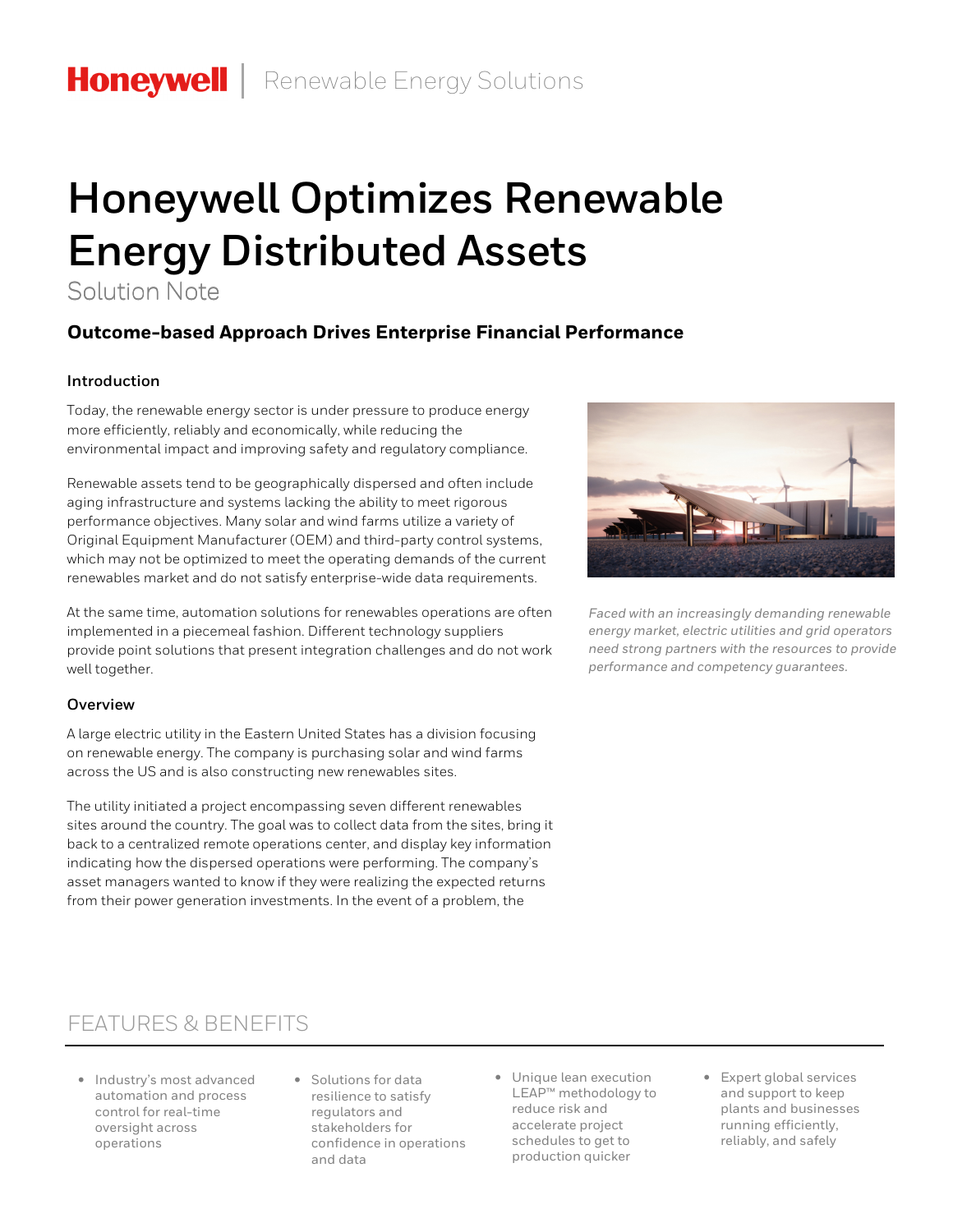asset managers would coordinate with local operations and maintenance teams to go out into the field to address the performance issue.

The utility's solar farms had existing Supervisory Control and Data Acquisition (SCADA) systems and other legacy control infrastructure. A decision was made to replace many of the local controllers with modernized controllers and/or add a layer of cloud SCADA solutions. In some cases, the sites were large enough that NERC-CIP requirements did not allow for remote control signals—requiring the installation of new physical control infrastructure. In addition, the utility was exploring the use of BESS to improve utilization of their solar and wind plants.

#### **Honeywell's Solution**

To meet its need for reliable and predictable renewable energy operations, the electric utility chose Honeywell to implement a hybrid control solution, which included a combination of onsite and cloud SCADA infrastructure.

Honeywell's focus is on helping renewable energy owners and operators make the most of new, smarter energy technologies and energy storage systems and guiding them towards best practices for energy management, including:

- Automating operations to ensure rapid response to evolving energy needs.
- Collecting and understanding data to make real-time business decisions for energy management and renewable energy systems.
- Defining the potential of energy storage systems—including solar/wind plus energy storage—to improve plant utilization factors, along with enabling new revenue streams like ancillary services, and wholesale market participation.
- Addressing all applicable compliance and decarbonization requirements.

Honeywell supplies a proven and robust control and SCADA system platform, and its integrated approach ensures a stable, end-to-end solution that runs the gamut from asset control, monitoring and analysis to state-of-the-art battery storage systems and flexible tools for participation in today's ever-changing energy market.

Honeywell's overall scope of supply on this project included:

- Experion<sup>®</sup> SCADA
- Battery Energy Storage System (BESS)
- ControlEdge™ Programmable Logic Controllers (PLCs) and Remote
- Terminals Units (RTUs)
- Experion Elevate
- Uniformance® Process History Database (PHD) Historian
- Uniformance Asset Sentinel Advanced Analytics Solution

At one solar farm, the work involved replacement of an existing PLC with a local SCADA server and historian. Project engineers tapped into the local SCADA system and supplied data to the cloud. At other solar sites, data provided to the cloud SCADA system were connected to a cloud historian, which then fed the information to a third-party analytics package.

The utility's various wind farms utilized OEM SCADA systems and PI historians. Here, Honeywell's Uniformance PHD cloud historian was connected to the existing PI historian and the data were published by PHD to third-party analytics packages.



Figure 1. Honeywell's focus is on helping renewable energy owners and operators make the most of new, smarter energy technologies.

The utility's solar farms range in size from 2 to 190 megawatts. At its remote operations center, efforts focus on determining the maximum level of power generation for each site by comparing its original design capacity with the ideal amount of solar radiation at the location. Advanced analytics examine three key factors: the site's theoretical level of energy production, its actual level of production and what it should be able to produce. The resulting analysis helps to determine if a particular solar farm is performing as expected or if there are problems such as dust

*One of the biggest concerns in the field of renewable energy is power generation depending on natural resources that are uncontrollable by humans. For example, solar powered electricity is generated only when sunshine is available.*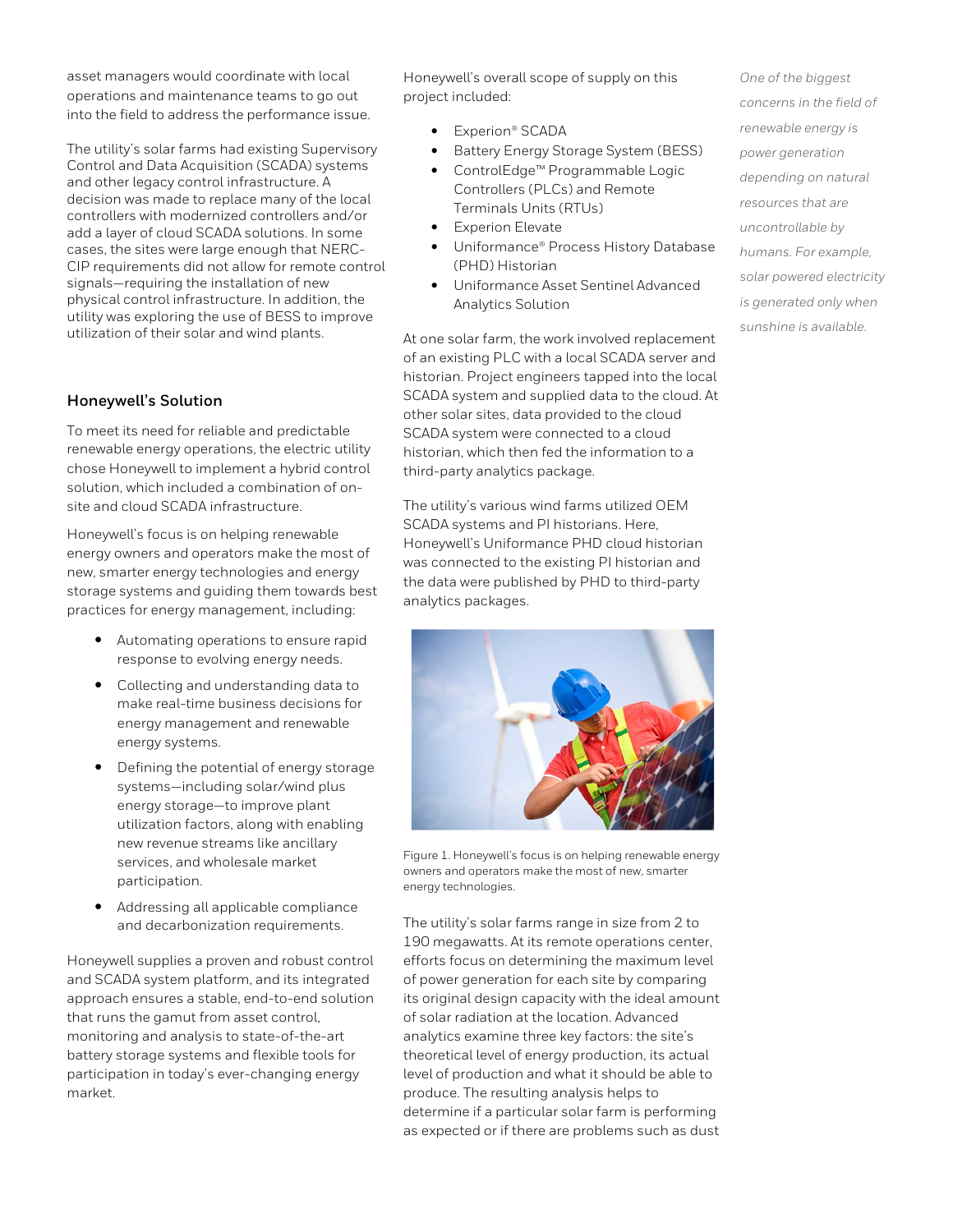*Honeywell is the only automation supplier that provides performance guarantees tailored to the customer's critical business indicators*.

or snow on solar panels, damage to cabling, failures in inverters, etc.

Since the solar farms employ dual-axis trackers for positioning their Photovoltaic (PV) panels, Honeywell was asked to implement analytic algorithms in its RTUs to minimize shading and maximize sun exposure on the panels without degrading the overall performance of the solar operation. The system also interfaces with a nearby weather station to monitor environmental conditions and includes logic to charge batteries and reduce supply to grid when there is insufficient demand to consume production. And that stored energy can be used for solar smoothing or extended supply beyond evening hours.



Figure 2: Honeywell's expert global services and support helps to keep renewable energy plants running efficiently, reliably, and safely.

#### **Project Results**

A key success factor on this project was interaction between the utility's operations team and Honeywell personnel to understand the control requirements and performance expectations. In the end, Honeywell delivered an integrated, hybrid solution that met strict regulatory standards for remote operations. Its broad, holistic product/service offering also enabled the right physical and cloud-based solutions to be deployed based on specific site requirements.

Honeywell is the only automation supplier that provides performance guarantees tailored to the customer's critical business indicators. The company is a well-established global technology partner with a long-term vision for the renewable energy industry.

Honeywell supported the financial performance of the electric utility's enterprise by providing all the infrastructure and data required to enable a successful outcome. This included a turnkey solution to optimize the operation of geographically dispersed power generation assets.

#### **Why Honeywell?**

Honeywell has proven expertise in turning data into actionable insights and delivering advanced technology and services with a complete edgeto-cloud strategy to help renewable energy producers more easily reach their performance and sustainability goals.

Honeywell provides contractual guarantees on business KPIs supported by a reliable data strategy and infrastructure for customers with distributed assets. We focus on outcomes such as improved asset utilization, reduced O&M cost, increased worker efficiency, and reduced safety and compliance incidents.